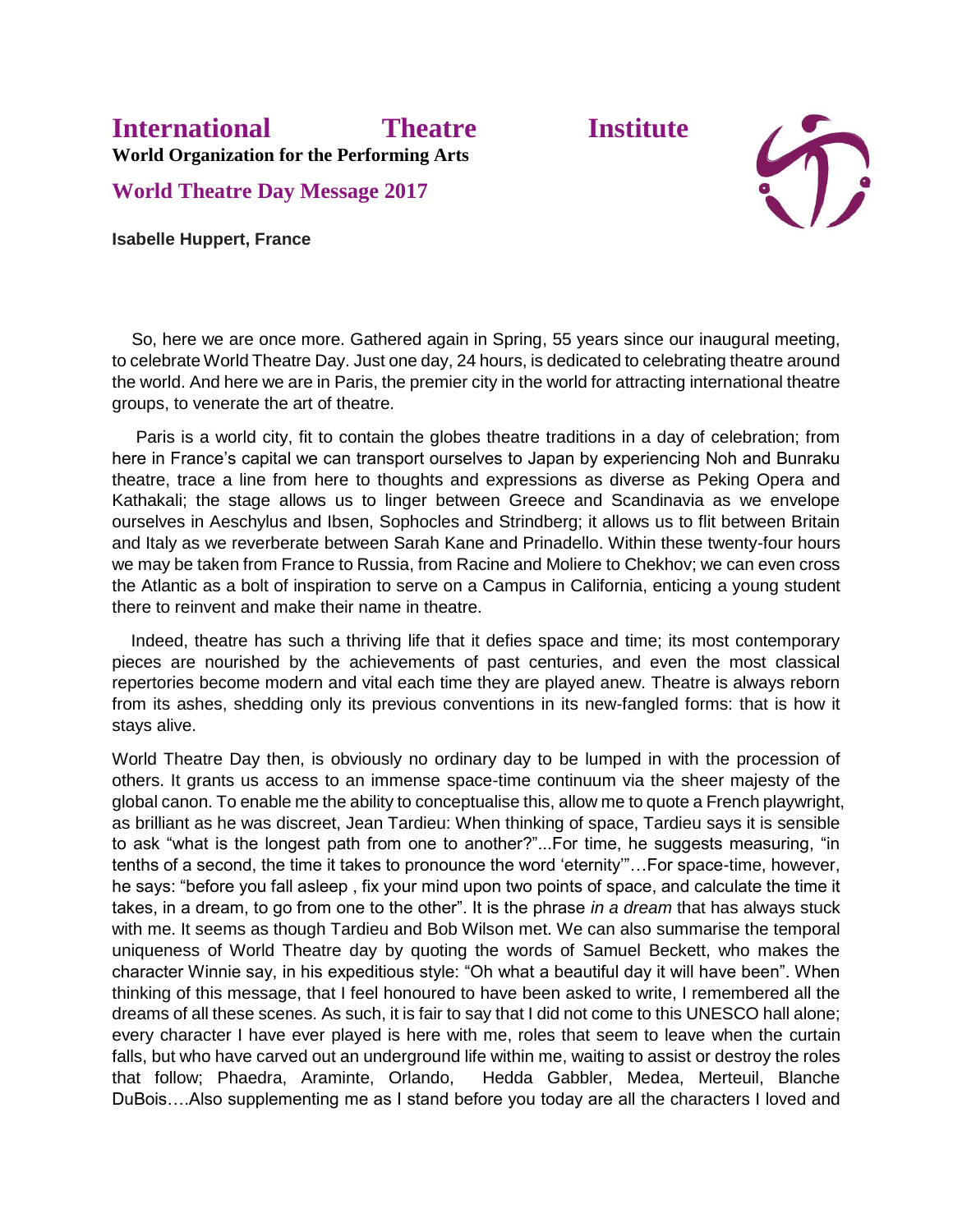applauded as a spectator. And so it is, therefore, that I belong to the world. I am Greek, African, Syrian, Venetian, Russian, Brazilian, Persian, Roman, Japanese, a New Yorker, a Marseillais, Filipino, Argentinian, Norwegian, Korean, German, Austrian, English – a true citizen of the world, by virtue of the personal ensemble that exists within me. For it is here, on the stage and in the theatre, that we find true globalization.

On World Theatre Day in 1964, Laurence Olivier announced that, after more than a century of struggle, a National Theatre has just been created in the United Kingdom, which he immediately wanted to morph into an international theatre, at least in terms of its repertoire. He knew well that Shakespeare belonged to the world.

In researching the writing of this message, I was glad to learn that the inaugural World Theatre Day message of 1962 was entrusted to Jean Cocteau, a fitting candidate due to his authoring of the book 'Around the World Again in 80 Days'. This made me realise that I have gone around the world differently. I did it in 80 shows or 80 movies. I include movies in this as I do not differentiate between playing theatre and playing movies, which surprises even me each time I say it, but it is true, that's how it is, I see no difference between the two.

Speaking here I am not myself, I am not an actress, I am just one of the many people that theatre uses as a conduit to exist, and it is my duty to be receptive to this - or, in other words, *we* do not make theatre exist, it is rather thanks to theatre that we exist. The theatre is very strong. It resists and survives everything, wars, censors, penury.

It is enough to say that "the stage is a naked scene from an indeterminate time" – all's it needs is an actor. Or an actress. What are they going to do? What are they going to say? Will they talk? The public waits, it will know, for without the public there is no theatre – never forget this. One person alone is an audience. But let's hope there are not too many empty seats! Productions of Ionesco's productions are always full, and he represents this artistic valour candidly and beautifully by having, at the end of one of his plays, and old lady say; "Yes, Yes, die in full glory. Let's die to enter the legend...at least we will have our street..."

World Theatre Day has existed for 55 years now. In 55 years, I am the eighth woman to be invited to pronounce a message – if you can call this a 'message' that is. My predecessors (oh, how the male of the species imposes itself!) spoke about the theatre of imagination, freedom, and originality in order to evoke beauty, multiculturalism and pose unanswerable questions. In 2013, just four years ago, Dario Fo said: "The only solution to the crisis lies in the hope of the great witch-hunt against us, especially against young people who want to learn the art of theatre: thus a new diaspora of actors will emerge, who will undoubtedly draw from this constraint unimaginable benefits by finding a new representation". *Unimaginable Benefits* – sounds like a nice formula, worthy to be included in any political rhetoric, don't you think?...

As I am in Paris, shortly before a presidential election, I would like to suggest that those who apparently yearn to govern us should be aware of the *unimaginable benefits* brought about by theatre. But I would also like to stress, no witch-hunt!

Theatre is for me represents the *other* it is dialogue, and it is the absence of hatred. 'Friendship between peoples' – now, I do not know too much about what this means, but I believe in community, in friendship between spectators and actors, in the lasting union between all the peoples theatre brings together – translators, educators, costume designers, stage artists,